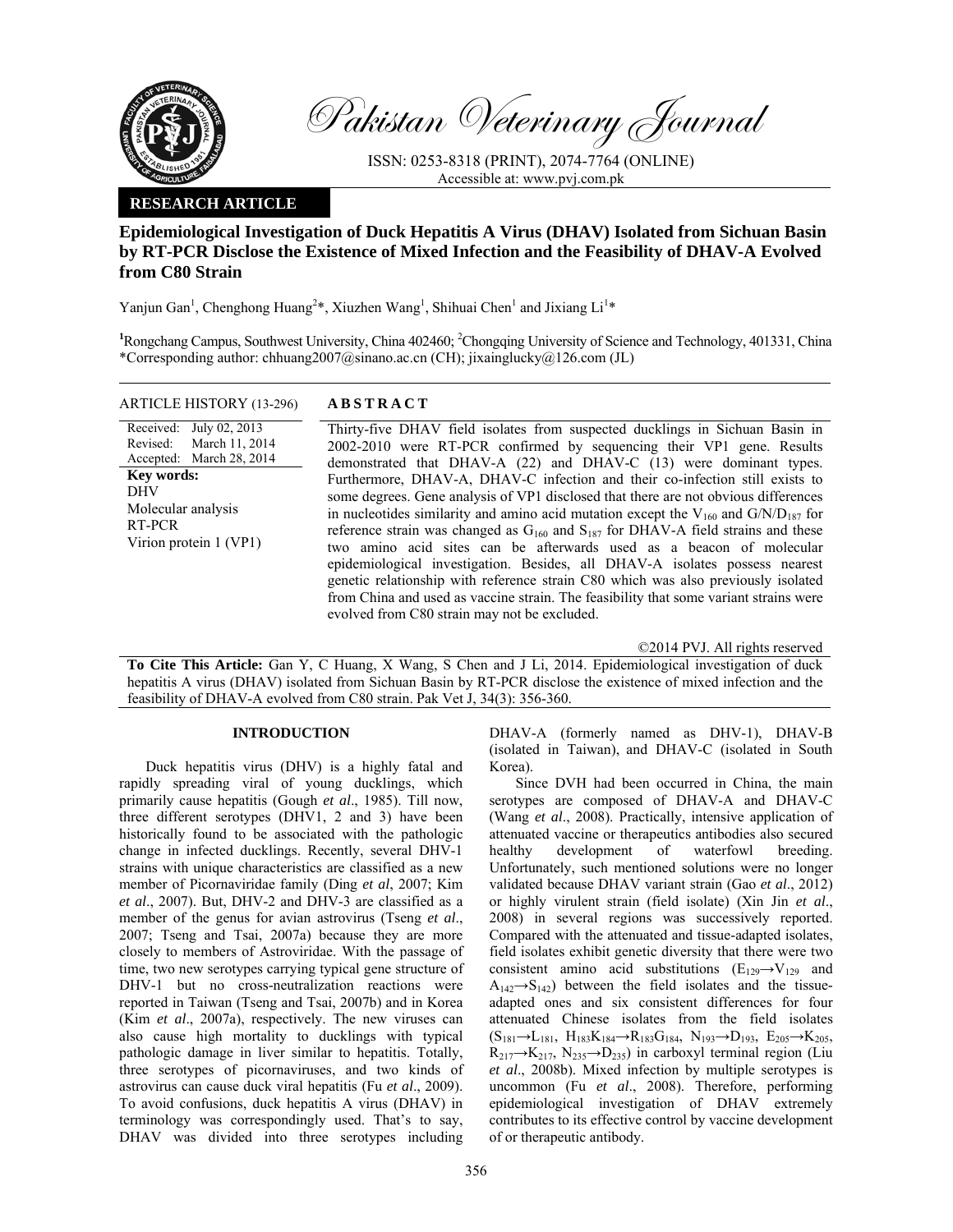DHAV has three kinds of virion proteins (VP0, VP1 and VP3). The VP1, which locates in the surface of capsid with multiple T lymphocyte antigen sites and epitopes, can induce animal to produce neutralization antibodies. VP1 gene was probably the major virulent determinant (Xin Jin *et al*., 2008) and highly conserved within serotype, having more than 91% sequence homology at nucleotide level and 95% at amino acid level. In contrast, sequence variation among strains with different genotypes is considerable high, ranged from 28% to 34% at nucleotide level or 22% to 31% at amino acid level (Wang *et al*., 2008). Hence, VP1 gene was mainly used as target gene for molecular epidemiological investigation (Liu *et al*., 2008a). In this study, to get more insight into the relationship between genetic diversity and epidemiology status of DHVA in Sichuan Basin, we collected clinic samples from 2002 and 2010 and amplified their VP1 gene by RT-PCR. The gene was further cloned, and sequenced. Phylogenetic relationships between strains and serotypes were next analyzed. The etiology of DVAH was also explored and discussed.

#### **MATERIALS AND METHODS**

Samples were obtained from ducklings with typical clinic symptoms and pathologic changes in liver. Collected samples were immediately freeze at -70°C until use. Liver were grind in liquid nitrogen and resuspended in physiological saline with 20% ratio (w/v). The suspensions were then thawed three times. After centrifuged (12,000 g for 10 min) it and discarded the debris, the supernatants were finally used as RNA extraction template. The viral genomic RNAs were extracted from 200µL supernatant using MiniBEST Viral RNA/DNA Extraction Kit Ver.4.0 (TaKaRa Biotechnology, Dalian, China) according to manufacturer's instruction.

Virus strains and their accession numbers of gene in GenBank are listed in table 1. RT primers were six random bases. RT-PCR was performed according to manufacturer's (TaKaRa, China) instruction. PCR primers were designed by GeneFisher (2.0 version) and synthesized by Invitrogen (China). Primer Af (forward, 5' GGTGATTCTAACCAGTTAGG 3', nt 1-20) and Ar (reverse, 5'TTCAATTTCCAGATTGAGTTC 3', nt 694- 714) aims to amplify a 714bp fragment (primers' position is referred to DHAV-A strain AV2111 VP1 protein gene - EF442073). Primer Bf (forward, 5'GGGGACACTAAC CAGCTTGGTG3', nt 2133-2154) and Br (reverse, 5'GATGGAGCTCAAACGCCAGGG3', nt 2815-2835) aims to amplify a 703bp fragment (primer's positions is referred to DHAV-B strain 90D genome -EF067924). Primer Cf (forward, 5' GGTGATTCCAATCAGCTTGG TGACG 3' nt 2132-2156) and Cr (reverse, 5'TTCCAAA TGGAGCTCAAAGGCAAG 3', nt 2822-2845) aims to amplify a 714bp fragment (primers positions is referred to DHAV-C strain AP-03337 genome -DQ256132). PCR was performed in 200µL thin walled PCR tube. The final 25 µL reaction volume with reagents: 2 µL template, 2.5 µL buffer, 1.25 U TaqDNA (TaKaRa), 5 mM  $MgCL_2$ , 0.2 mM of each dNTPs and 1  $\mu$ M of forward and reverse primers. The reaction conditions were as follows: 94°C for 2 min, and then 35 cycles of 94°C for 30s, 55°C for

30s, 72°C for 50s and with a final step of 72°C for 5 min. DHV-2 and DHV-3 genes were detected by RT-PCR as described in literature (Todd *et al*., 2009).

The final PCR products were electrophoresed on a 1.2% agarose gel stained with 5µL/100mL Gold view. The purified fragment was ligated into pMD18-T Vector (TaKaRa, Dalian, china). 10µL ligation DNA product was transformed *Escherichia coli JM109* for later competent and white colonies screen. The target with desired insert was selected by colony PCR using previous described conditions. The screened bacterial colonies were cultured in LB broth (100 µg/mL ampicillin) and inserted DNA fragment was sequenced (Shanghai Songon, China).

VP1 gene sequences of other DHAV isolates were retrieved from GenBank (Table 1). Sequence was analyzed by DNAstar (DNASTAR Inc.) and Bioedit program. Based on the amino acid sequence of VP1 from DHAV-A or DHAC-C strains, a phylogenetic tree was constructed by the MEGA 4 Neighbor-Joining method (Tamura *et al*., 2007).

**Table 1:** Virus strains used in the analyses and their accession numbers in GenBank

| Origin, collection time            | Accession       |
|------------------------------------|-----------------|
|                                    | No.             |
| UK, vaccine strain                 | DQ249300        |
| USA, vaccine strain                | DQ249301        |
| China: Beijing                     | EF417871        |
| southeast China                    | EF382778        |
| China: Zhejiang                    | EF502168        |
| South Korea, 1995                  | DQ812092        |
| China: XuZhou                      | EF653378        |
| China: Tianlin                     | EU621872        |
| China: Guangdong, Huizhou,<br>2004 | FJ496339        |
| China: Fujian, Fuzhou, 2005        | FJ496340        |
| Vietnam: 2008                      | IF925122        |
| Taiwan, field isolate              | DQ249299        |
| China, attenuated isolate          | DQ864514        |
| China: Shandong                    | JN225460        |
| South Korea, 2003-4                | DQ256132        |
| China: Guangdong                   | EU289393        |
| China: Foshan; Mar-2008            | EU877916        |
| Vietnam: 2009                      | <b>IF925119</b> |
| China: Shandong                    | GU250782        |
| China: 20-Jul-2005                 | F1626672        |
|                                    |                 |

#### **RESULTS**

PCR results of collected typical isolates were illustrated in Fig. 1 and detailed data were listed in Table 1. RT-PCR products profiles of 18 samples in 2002 were DHAV-A positive (8), DHAV-C positive (6) and coinfection of DHAV-A and DHAV-C (4). The 714 bp within vp1 gene of 22 DHAV-A and 13 DHAV-C field isolates were sequenced and compared between or among different strains. Sequence analysis revealed that these DHAV-A isolates shared 98.9-100% nucleotide and 97.5- 100% amino acid sequence identities, and the DHAV-C isolates shared 91.6-99.7% nucleotide, 92.4-100% amino acid sequence identities. Molecular analysis further showed the field isolates and the reference strains are inherently being systematic differences. Except strain H (DQ249300) and FFZ05 (FJ496340), all field isolates and reference strains belonging to DHAV-A serotype can be grouped into two lineages. The genetic distances of the DHAV-A field isolates compared with reference strains were larger than that of the isolates. The C80 strain,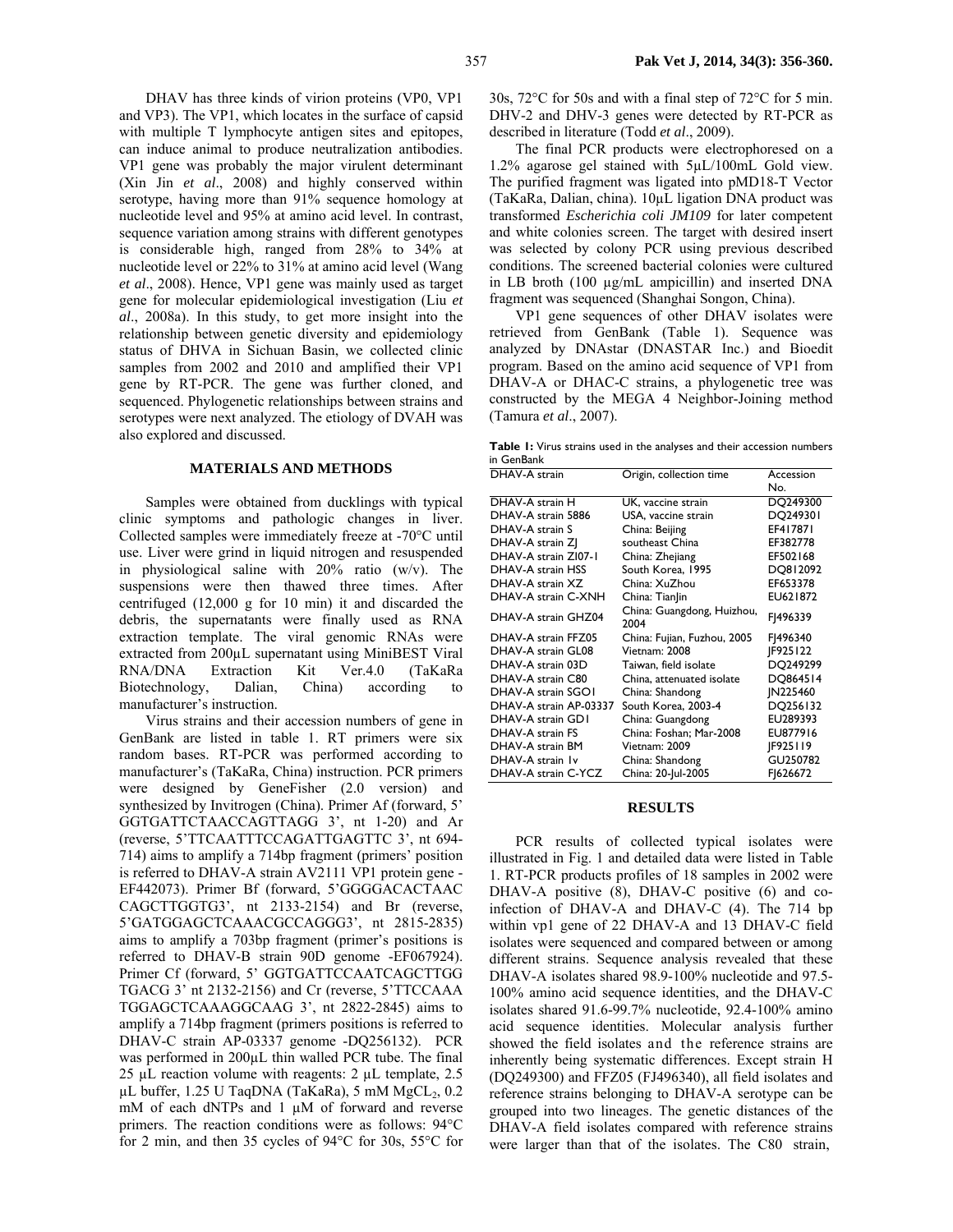



**Fig. 1:** Agarose gel electrophoresis of amplified PCR fragments of VP1 gene for DHAV field isolates. (a) PCR results of VP1 gene for DHAV-A. (b) PCR results of VP1 gene for DHAV-C. M: molecular mass markers 2000, 1000,750, 500, 250, 100 (bp). 1) Field isolate from Yongchuan (2002); 2) Field isolate from Dazu (2002); 3) Field isolate from Rongchuang (2002); 4) Field isolate from Mianyang (2002); 5) Field isolate from Xichang (2002), 6) Field isolate from Yongchuan (2010); 7) Field isolate from Huayang (2010); 8) Field isolate from Meishan (2010) and 9) Field isolate from Bishan (2010).

attenuated isolate, was most analog to the isolates from Sichuan Basin (Fig. 2). The 18 DHAV-C sequences were clustered into two major genogroups, namely, G1 and G2 (Fig. 3). G1 existed in all strains except for AP-03337 (DQ256132). It also contained a distinctive subgroup (SG2) for two field isolates (DZa, MYc), which, isolated in 2002 from a DHAV-A and DHAV-C coinfection duckling, had four amino acid substitutions compared with other strains  $(V_{45} \rightarrow A_{45}$ ,  $H_{195} \rightarrow R_{195}$ ,  $K_{214} \rightarrow R_{214}$ , H/L<sub>219</sub> $\rightarrow$ C<sub>219</sub>). The amino acids (F<sub>35</sub>, R<sub>61</sub>, T<sub>97</sub>,  $S<sub>123</sub>$ ,  $P<sub>183</sub>$ ,  $G<sub>188</sub>$  and  $L<sub>189</sub>$ ) completely consist with G2 and the amino acids (L<sub>54</sub>, V<sub>160</sub>, P<sub>178</sub>, L<sub>185</sub>, L<sub>186</sub> and T<sub>191</sub>) also with SG1 (Fig. 4). Sequence alignments also demonstrated there have two amino acid substitutions between the reference and the isolates (V<sub>160</sub> $\rightarrow$ G<sub>160</sub>,  $G/N/D_{187} \rightarrow S_{187}$  (Fig. 5).

#### **DISCUSSION**

DVH in China was previously controlled by attenuated vaccine made from traditional DHAV-A C80 strain in Sichuan Basin. Recently, some new cases were sporadically reported due to the existence of variant strain (Liu *et al*., 2011) or co-infection by DHAV-C and DHAV-A in ducklings or geese confirmed by RT-PCR



**Fig. 2:** Phylogenetic analysis of amino acid sequences of VP1 from DHAV-A isolate. Twenty-two field isolates in the present study are marked with ♦. Phylogenetic tree was constructed using neighborjoining method by MEGA 4.0, and bootstrap value was calculated from 1,000 trees with equal input substitution model for amino acid sequences. The scale bar represents substitutions per site.



**Fig. 3:** Phylogenetic analysis of amino acid sequences of VP1 from DHAV-C isolate. The thirteen field strains in the present study are marked with ▲. Phylogenetic tree was constructed using neighborjoining method by MEGA 4.0. and bootstrap value was calculated from 1,000 trees with equal input substitution model for amino acid sequences. The scale bar represents substitutions per site.

(Kim *et al*., 2008). The results indicate that DHAV-A, DHAV-C, and their combined infection from 2002 always exist among some ducklings in Sichuan Basin. This basically chimed in with the previous reports (Liu *et al*., 2011). Furthermore, positive rate of DHAV-C and co-infection in 2010 was obvious lower than that in 2002, which can be explained by intensive application of self-made tissue/inactivated vaccine. But, 12 samples in 2010 were DHAV-A (9), DHAV-C (2) and co-infection of DHAV-A and DHAV-C (1), respectively. DHAV-B, DHV-2 and DHV-3 were all not detected from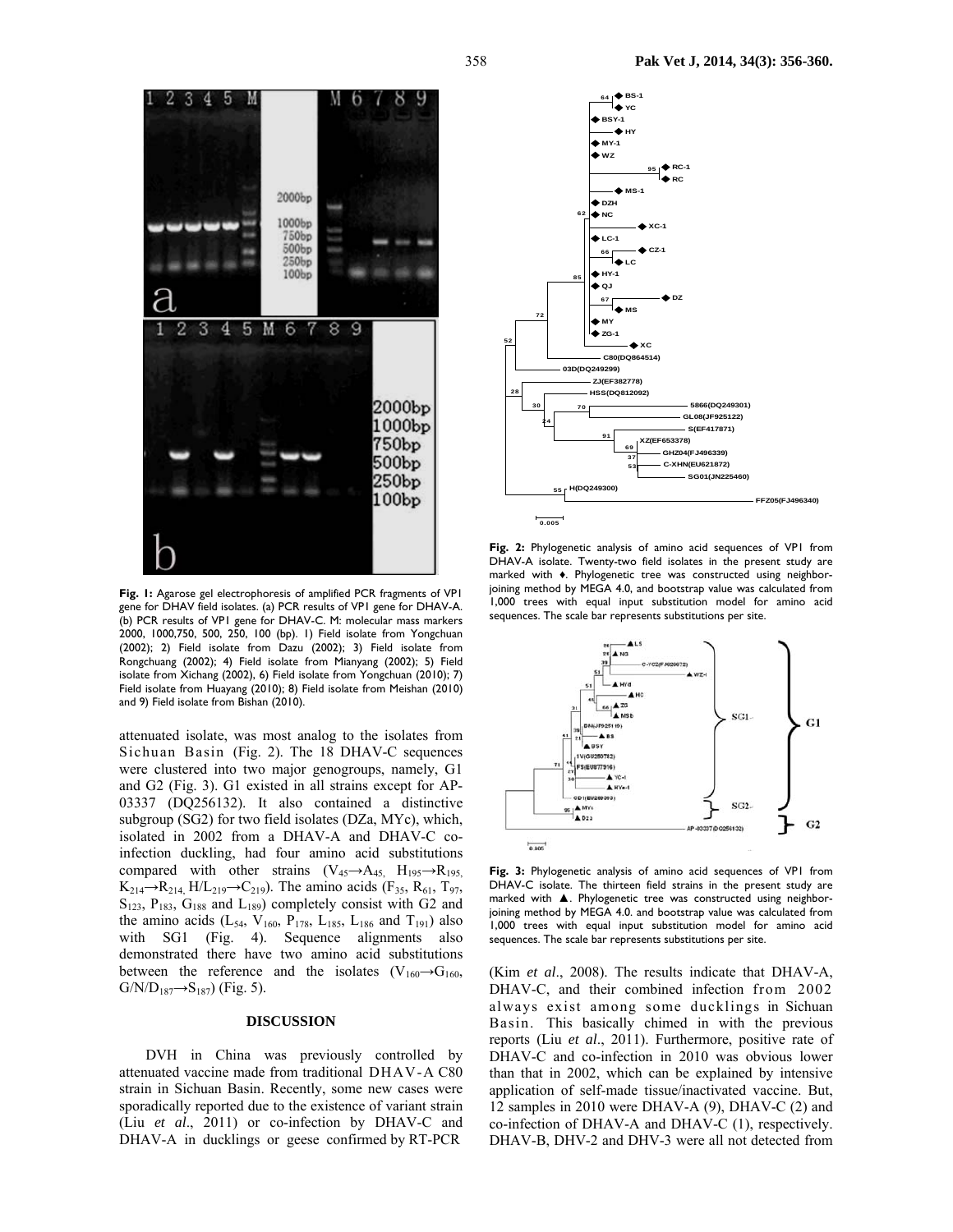|                                                                                                                                                                                                                         |           |                                                                                                                                                                                                                                                                                                  |                                              |                                                                                 |                                          |                                                                                                                                                                                                                                                                                                            |                                                                                                                                                                                                                               | 120 |
|-------------------------------------------------------------------------------------------------------------------------------------------------------------------------------------------------------------------------|-----------|--------------------------------------------------------------------------------------------------------------------------------------------------------------------------------------------------------------------------------------------------------------------------------------------------|----------------------------------------------|---------------------------------------------------------------------------------|------------------------------------------|------------------------------------------------------------------------------------------------------------------------------------------------------------------------------------------------------------------------------------------------------------------------------------------------------------|-------------------------------------------------------------------------------------------------------------------------------------------------------------------------------------------------------------------------------|-----|
| AP-03337(DO256132)-DSNOLGDDEPVCFLNFETANVPIOGESHTLVKHFFGROVLVRTVOHTGEVOENDLPVPDRGHASLLRFFAYFSGEVILTIVNNGTTPCHVAHSYTTDNLTSEYAVTANGGILIPANSAI                                                                              |           |                                                                                                                                                                                                                                                                                                  |                                              |                                                                                 |                                          |                                                                                                                                                                                                                                                                                                            |                                                                                                                                                                                                                               |     |
| 1V(GU250782)                                                                                                                                                                                                            |           |                                                                                                                                                                                                                                                                                                  |                                              |                                                                                 |                                          |                                                                                                                                                                                                                                                                                                            |                                                                                                                                                                                                                               |     |
| <b>BM(JF925119)</b>                                                                                                                                                                                                     |           |                                                                                                                                                                                                                                                                                                  |                                              |                                                                                 |                                          | $\mathbf{L}$ and $\mathbf{L}$ and $\mathbf{L}$ and $\mathbf{R}$ and $\mathbf{R}$ and $\mathbf{R}$ and $\mathbf{R}$ and $\mathbf{R}$ and $\mathbf{R}$ and $\mathbf{R}$ and $\mathbf{R}$ and $\mathbf{R}$ and $\mathbf{R}$ and $\mathbf{R}$ and $\mathbf{R}$ and $\mathbf{R}$ and $\mathbf{R}$ and           |                                                                                                                                                                                                                               |     |
| $C-FCZ$ (FJ626672)                                                                                                                                                                                                      |           |                                                                                                                                                                                                                                                                                                  |                                              |                                                                                 |                                          |                                                                                                                                                                                                                                                                                                            |                                                                                                                                                                                                                               |     |
| FS(EU877916)                                                                                                                                                                                                            |           | $\mathbf{L}$ . The contract of the contract of $\mathbf{L}$ , and $\mathbf{L}$ , and $\mathbf{L}$ , and $\mathbf{L}$ , and $\mathbf{L}$ , and $\mathbf{L}$ , and $\mathbf{L}$ , and $\mathbf{L}$ , and $\mathbf{L}$ , and $\mathbf{L}$ , and $\mathbf{L}$ , and $\mathbf{L}$ , an                |                                              |                                                                                 |                                          | $\alpha$ . The contract of the contract of the contract of the contract of the contract of the contract of the contract of the contract of the contract of the contract of the contract of the contract of the contract of the co                                                                          |                                                                                                                                                                                                                               |     |
| GD1(EU289393)                                                                                                                                                                                                           |           |                                                                                                                                                                                                                                                                                                  |                                              |                                                                                 |                                          | . The contract of the contract of $\alpha$ , $\alpha$ , $\alpha$ , $\alpha$ , $\alpha$ , $\alpha$ , $\alpha$ , $\alpha$ , $\alpha$ , $\alpha$ , $\alpha$                                                                                                                                                   |                                                                                                                                                                                                                               |     |
| <b>RS</b>                                                                                                                                                                                                               |           |                                                                                                                                                                                                                                                                                                  |                                              |                                                                                 |                                          |                                                                                                                                                                                                                                                                                                            |                                                                                                                                                                                                                               |     |
| <b>BSY</b>                                                                                                                                                                                                              |           |                                                                                                                                                                                                                                                                                                  |                                              |                                                                                 |                                          |                                                                                                                                                                                                                                                                                                            |                                                                                                                                                                                                                               |     |
| <b>MYC</b>                                                                                                                                                                                                              |           |                                                                                                                                                                                                                                                                                                  |                                              |                                                                                 |                                          |                                                                                                                                                                                                                                                                                                            |                                                                                                                                                                                                                               |     |
| Dza                                                                                                                                                                                                                     |           |                                                                                                                                                                                                                                                                                                  |                                              |                                                                                 |                                          |                                                                                                                                                                                                                                                                                                            |                                                                                                                                                                                                                               |     |
| HC                                                                                                                                                                                                                      |           | <u>in the second contract of the second second second second second second second second second second second second</u>                                                                                                                                                                         |                                              |                                                                                 |                                          |                                                                                                                                                                                                                                                                                                            |                                                                                                                                                                                                                               |     |
| <b>HYd</b>                                                                                                                                                                                                              |           |                                                                                                                                                                                                                                                                                                  |                                              |                                                                                 |                                          |                                                                                                                                                                                                                                                                                                            |                                                                                                                                                                                                                               |     |
| <b>IS</b>                                                                                                                                                                                                               |           |                                                                                                                                                                                                                                                                                                  |                                              |                                                                                 |                                          |                                                                                                                                                                                                                                                                                                            |                                                                                                                                                                                                                               |     |
| ZG                                                                                                                                                                                                                      |           |                                                                                                                                                                                                                                                                                                  |                                              |                                                                                 |                                          |                                                                                                                                                                                                                                                                                                            |                                                                                                                                                                                                                               |     |
|                                                                                                                                                                                                                         |           |                                                                                                                                                                                                                                                                                                  |                                              |                                                                                 |                                          |                                                                                                                                                                                                                                                                                                            |                                                                                                                                                                                                                               |     |
| <b>HSb</b>                                                                                                                                                                                                              |           |                                                                                                                                                                                                                                                                                                  |                                              |                                                                                 |                                          |                                                                                                                                                                                                                                                                                                            |                                                                                                                                                                                                                               |     |
| NG.                                                                                                                                                                                                                     |           |                                                                                                                                                                                                                                                                                                  | $\mathbf{L}$ . $\mathbf{S}$ . $\mathbf{L}$ . | 1.1.1                                                                           |                                          |                                                                                                                                                                                                                                                                                                            |                                                                                                                                                                                                                               |     |
| $1Z-1$                                                                                                                                                                                                                  |           |                                                                                                                                                                                                                                                                                                  |                                              |                                                                                 |                                          |                                                                                                                                                                                                                                                                                                            |                                                                                                                                                                                                                               |     |
| $YC-1$                                                                                                                                                                                                                  |           |                                                                                                                                                                                                                                                                                                  |                                              |                                                                                 |                                          |                                                                                                                                                                                                                                                                                                            |                                                                                                                                                                                                                               |     |
| $HPe-1$                                                                                                                                                                                                                 |           |                                                                                                                                                                                                                                                                                                  |                                              |                                                                                 |                                          |                                                                                                                                                                                                                                                                                                            |                                                                                                                                                                                                                               |     |
|                                                                                                                                                                                                                         |           |                                                                                                                                                                                                                                                                                                  |                                              |                                                                                 |                                          |                                                                                                                                                                                                                                                                                                            |                                                                                                                                                                                                                               |     |
|                                                                                                                                                                                                                         |           |                                                                                                                                                                                                                                                                                                  |                                              | 170                                                                             | $\begin{bmatrix} 180 \\ 0 \end{bmatrix}$ | 200                                                                                                                                                                                                                                                                                                        |                                                                                                                                                                                                                               |     |
| 2 130 140 150 170 180 180 190 200 210 220 230 180<br>^AP-03337(DQ256132)NISIP <del>FYSVIPLRPNPMPMSQGGGLITFGRIVIU</del> QSGSISVFNGIRRPNE <del>NTPPLPASTYTAPTRSNGIEINNIMEQSDQPDCHLCKICKKMKVSRNIRPFRFCIRIKTIAFRLAIE-</del> |           |                                                                                                                                                                                                                                                                                                  |                                              |                                                                                 |                                          |                                                                                                                                                                                                                                                                                                            |                                                                                                                                                                                                                               |     |
| 1V(GU250782)                                                                                                                                                                                                            | $\cdot$ N |                                                                                                                                                                                                                                                                                                  |                                              |                                                                                 |                                          | $\mathbf{v}$ of $\mathbf{v}$ of $\mathbf{v}$ of $\mathbf{v}$ of $\mathbf{v}$ of $\mathbf{v}$ of $\mathbf{v}$ of $\mathbf{v}$ of $\mathbf{v}$ of $\mathbf{v}$ of $\mathbf{v}$ of $\mathbf{v}$ of $\mathbf{v}$ of $\mathbf{v}$ of $\mathbf{v}$ of $\mathbf{v}$ of $\mathbf{v}$ of $\mathbf{v}$ of $\mathbf{$ |                                                                                                                                                                                                                               |     |
| <b>BM(JF925119)</b>                                                                                                                                                                                                     |           |                                                                                                                                                                                                                                                                                                  |                                              |                                                                                 |                                          | $\mathbf{v}$ . The state $\mathbf{v}$ is the state $\mathbf{v}$ in $\mathbf{v}$ is the state $\mathbf{v}$ in $\mathbf{F}$ . The state $\mathbf{F}$ is the state $\mathbf{v}$ is the state $\mathbf{v}$ is the state $\mathbf{v}$ is the state $\mathbf{v}$ is the state                                    |                                                                                                                                                                                                                               |     |
| $C - YCZ(FJ626672)$                                                                                                                                                                                                     |           | $\mathbf{F}$ . The set of $\mathbf{F}$ is a set of $\mathbf{F}$ is a set of $\mathbf{F}$ is a set of $\mathbf{F}$ is a set of $\mathbf{F}$ is a set of $\mathbf{F}$ is a set of $\mathbf{F}$ is a set of $\mathbf{F}$ is a set of $\mathbf{F}$ is a set of $\mathbf{F}$ i                        |                                              |                                                                                 |                                          |                                                                                                                                                                                                                                                                                                            |                                                                                                                                                                                                                               |     |
| <b>FS(EU877916)</b>                                                                                                                                                                                                     |           |                                                                                                                                                                                                                                                                                                  |                                              |                                                                                 |                                          |                                                                                                                                                                                                                                                                                                            |                                                                                                                                                                                                                               |     |
| GD1(EU289393)                                                                                                                                                                                                           |           | $\mathbf{v}$ . The state of the state of $\mathbf{v}$ , $\mathbf{v}$ , $\mathbf{v}$ , $\mathbf{v}$ , $\mathbf{v}$ , $\mathbf{v}$ , $\mathbf{v}$ , $\mathbf{v}$                                                                                                                                   |                                              |                                                                                 | KT T                                     | $D_1, \ldots, D_n, E_1, \ldots, F_n, H_1, \ldots, H_n, \ldots, H_n$                                                                                                                                                                                                                                        |                                                                                                                                                                                                                               |     |
| BS                                                                                                                                                                                                                      |           |                                                                                                                                                                                                                                                                                                  |                                              |                                                                                 |                                          |                                                                                                                                                                                                                                                                                                            |                                                                                                                                                                                                                               |     |
| <b>BSY</b>                                                                                                                                                                                                              |           |                                                                                                                                                                                                                                                                                                  |                                              |                                                                                 |                                          | $\mathbf{D}$ . The contract of $\mathbf{H}$ is a set of $\mathbf{H}$ is a set of $\mathbf{H}$ is a set of $\mathbf{H}$ is a set of $\mathbf{H}$ is a set of $\mathbf{H}$ is a set of $\mathbf{H}$ is a set of $\mathbf{H}$ is a set of $\mathbf{H}$ is a set of $\mathbf{$                                 |                                                                                                                                                                                                                               |     |
| NY <sub>C</sub>                                                                                                                                                                                                         |           | $\mathbf{v}$ . The $\mathbf{r}$ - $\mathbf{r}$ - $\mathbf{r}$ - $\mathbf{r}$ - $\mathbf{r}$ - $\mathbf{r}$ - $\mathbf{r}$ - $\mathbf{r}$ - $\mathbf{r}$ - $\mathbf{r}$                                                                                                                           |                                              |                                                                                 | T                                        |                                                                                                                                                                                                                                                                                                            | <br> -<br>  2010    2010    2010    2010    2010    2010    2010    2010    2010    2010    2010    2010    2010    2010                                                                                                      |     |
| Dza                                                                                                                                                                                                                     |           | $\mathbf{v}$ . The set of $\mathbf{v}$ is a set of $\mathbf{v}$ is a set of $\mathbf{v}$ is a set of $\mathbf{v}$ is a set of $\mathbf{v}$ is a set of $\mathbf{v}$ is a set of $\mathbf{v}$ is a set of $\mathbf{v}$ is a set of $\mathbf{v}$ is a set of $\mathbf{v}$ i                        |                                              |                                                                                 |                                          | $T \cdot RD$ . $\ldots$ $R \cdot C \cdot C$                                                                                                                                                                                                                                                                |                                                                                                                                                                                                                               |     |
| HC.                                                                                                                                                                                                                     |           |                                                                                                                                                                                                                                                                                                  |                                              |                                                                                 |                                          | $\mathbf{v}$ . THE ILKET DECISION IS THE LET $\mathbf{v}$ . THE LET $\mathbf{v}$ be a set of $\mathbf{F}$ . The LET $\mathbf{v}$ becomes a set of $\mathbf{F}$ . If $\mathbf{F}$ is a set of $\mathbf{F}$ is a set of $\mathbf{F}$ is a set of $\mathbf{F}$ is a set                                       |                                                                                                                                                                                                                               |     |
| <b>HYd</b>                                                                                                                                                                                                              |           |                                                                                                                                                                                                                                                                                                  |                                              | $\mathbf{v}$ , we have the set of $\mathbf{p}$ and $\mathbf{v}$<br><b>TH.LL</b> |                                          | $\mathbf{D}$ and $\mathbf{E}$ and $\mathbf{E}$ and $\mathbf{E}$ and $\mathbf{E}$ and $\mathbf{E}$ and $\mathbf{E}$ and $\mathbf{E}$ and $\mathbf{E}$ and $\mathbf{E}$ and $\mathbf{E}$ and $\mathbf{E}$ and $\mathbf{E}$ and $\mathbf{E}$ and $\mathbf{E}$ and $\mathbf{E}$ and $\mathbf{E}$ and           |                                                                                                                                                                                                                               |     |
| <b>IS</b>                                                                                                                                                                                                               |           |                                                                                                                                                                                                                                                                                                  |                                              |                                                                                 | KT T                                     |                                                                                                                                                                                                                                                                                                            |                                                                                                                                                                                                                               |     |
| ZG                                                                                                                                                                                                                      |           |                                                                                                                                                                                                                                                                                                  |                                              |                                                                                 | KT T                                     | $\mathbf{D}$ . The contract of the contract of $\mathbf{H}$ is a contract of the contract of the contract of the contract of the contract of the contract of the contract of the contract of the contract of the contract of the cont                                                                      |                                                                                                                                                                                                                               |     |
|                                                                                                                                                                                                                         |           | $\mathbf{v}$ and $\mathbf{v}$ and $\mathbf{v}$ and $\mathbf{v}$ and $\mathbf{v}$ and $\mathbf{v}$ and $\mathbf{v}$ and $\mathbf{v}$ and $\mathbf{v}$ and $\mathbf{v}$ and $\mathbf{v}$ and $\mathbf{v}$ and $\mathbf{v}$ and $\mathbf{v}$ and $\mathbf{v}$ and $\mathbf{v}$ and $\mathbf{v}$ and |                                              |                                                                                 |                                          | $\blacksquare$                                                                                                                                                                                                                                                                                             |                                                                                                                                                                                                                               |     |
| <b>HSb</b>                                                                                                                                                                                                              |           |                                                                                                                                                                                                                                                                                                  |                                              |                                                                                 |                                          |                                                                                                                                                                                                                                                                                                            |                                                                                                                                                                                                                               |     |
| NG.                                                                                                                                                                                                                     |           |                                                                                                                                                                                                                                                                                                  |                                              |                                                                                 | KT T                                     | George Contract of the Contract of the True Contract of the True Contract of the True Contract of the True Contract of the True Contract of the True Contract of the True Contract of the True Contract of the True Contract o                                                                             | 연산 연산 연산 연산 연산 연산 연산 연                                                                                                                                                                                                        |     |
| $UZ - 1$                                                                                                                                                                                                                |           | $\mathbf{v}$ . The CLKE T and $\mathbf{v}$ is a set of $\mathbf{v}$ is a set of $\mathbf{v}$ is a set of $\mathbf{v}$ is a set of $\mathbf{v}$ . The CLKE T                                                                                                                                      |                                              |                                                                                 |                                          |                                                                                                                                                                                                                                                                                                            |                                                                                                                                                                                                                               |     |
| $TC-1$<br>$HPe-1$                                                                                                                                                                                                       |           | $\mathbf{W}$ and $\mathbf{V}$ are the set of $\mathbf{W}$ and $\mathbf{V}$ are the set of $\mathbf{W}$ and $\mathbf{V}$ are the set of $\mathbf{W}$ and $\mathbf{V}$ are the set of $\mathbf{W}$ and $\mathbf{V}$ are the set of $\mathbf{W}$ and $\mathbf{V}$ are the set of                    |                                              |                                                                                 |                                          | $\mathbf{D}$ and $\mathbf{E}$ and $\mathbf{E}$ and $\mathbf{E}$ and $\mathbf{E}$ and $\mathbf{E}$ and $\mathbf{E}$                                                                                                                                                                                         | $H$ S and $H$ and $H$ and $H$ and $H$ and $H$ and $H$ and $H$ and $H$ and $H$ and $H$ and $H$ and $H$ and $H$ and $H$ and $H$ and $H$ and $H$ and $H$ and $H$ and $H$ and $H$ and $H$ and $H$ and $H$ and $H$ and $H$ and $H$ |     |

**Fig. 4:** Amino acid sequence alignment of the VP1 protein of DHAV-C isolate. The last thirteen lines are the field isolates from Sichuan Basin of China determined in this study. Residues are only shown the differences from the top line (reference strain AP-03337). The variable positions of



**Fig. 5:** Amino acid sequence alignment of the VP1 protein of DHAV-C isolates. The twenty-two lines are the field isolates from Sichuan Basin of China determined in this study. Residues are only shown differences from the top line (reference strain 03D).